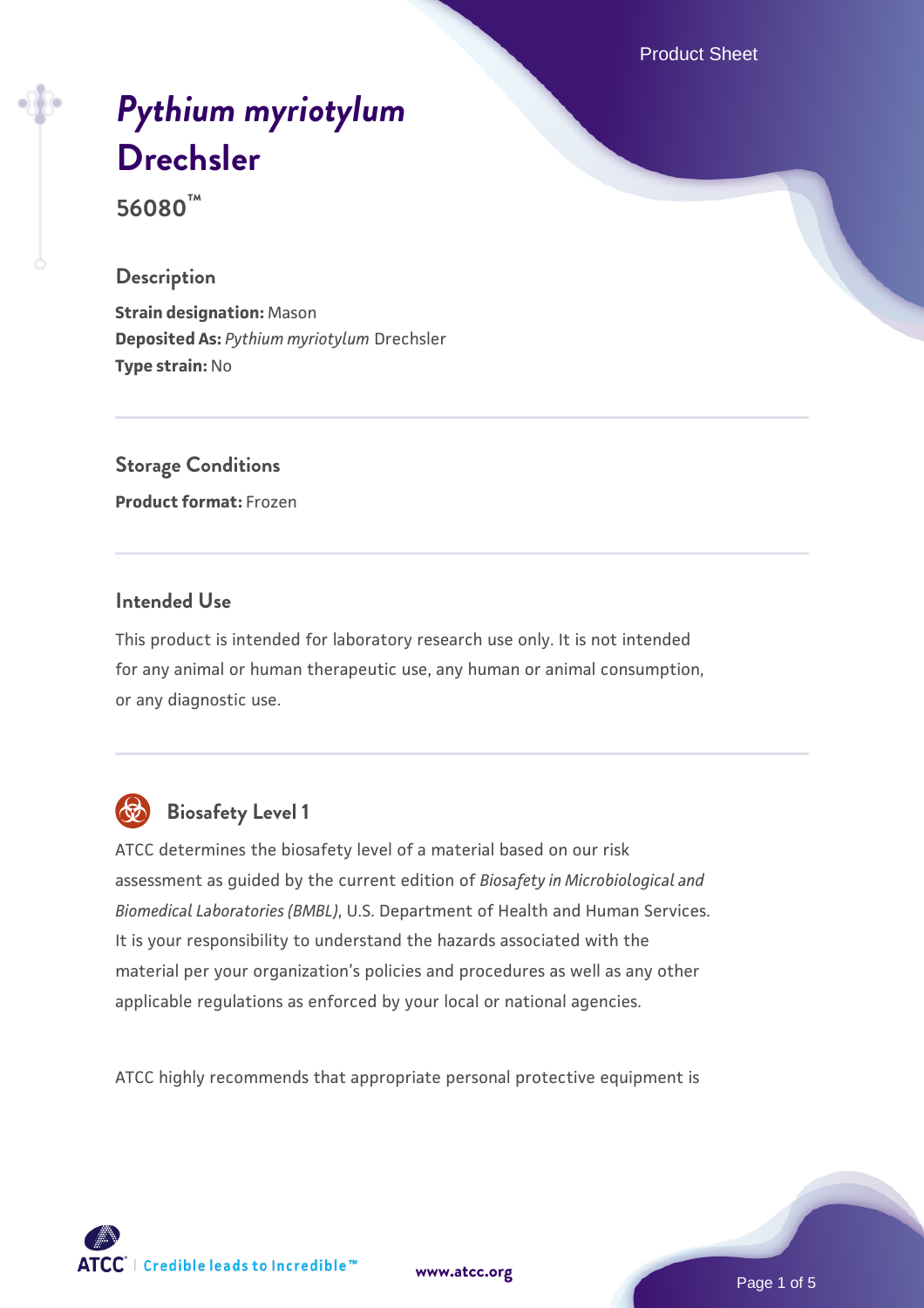#### **[Pythium myriotylum](https://www.atcc.org/products/56080) [Drechsler](https://www.atcc.org/products/56080) Product Sheet** Product Sheet **56080**

always used when handling vials. For cultures that require storage in liquid nitrogen, it is important to note that some vials may leak when submersed in liquid nitrogen and will slowly fill with liquid nitrogen. Upon thawing, the conversion of the liquid nitrogen back to its gas phase may result in the vial exploding or blowing off its cap with dangerous force creating flying debris. Unless necessary, ATCC recommends that these cultures be stored in the vapor phase of liquid nitrogen rather than submersed in liquid nitrogen.

# **Certificate of Analysis**

For batch-specific test results, refer to the applicable certificate of analysis that can be found at www.atcc.org.

# **Growth Conditions Medium:**  [ATCC Medium 307: Cornmeal agar](https://www.atcc.org/-/media/product-assets/documents/microbial-media-formulations/3/0/7/atcc-medium-307.pdf?rev=5cd8aaa5fcde44f5873396cc2a06f590) **Temperature:** 24°C

## **Material Citation**

If use of this material results in a scientific publication, please cite the material in the following manner: *Pythium myriotylum* Drechsler (ATCC 56080)

## **References**

References and other information relating to this material are available at



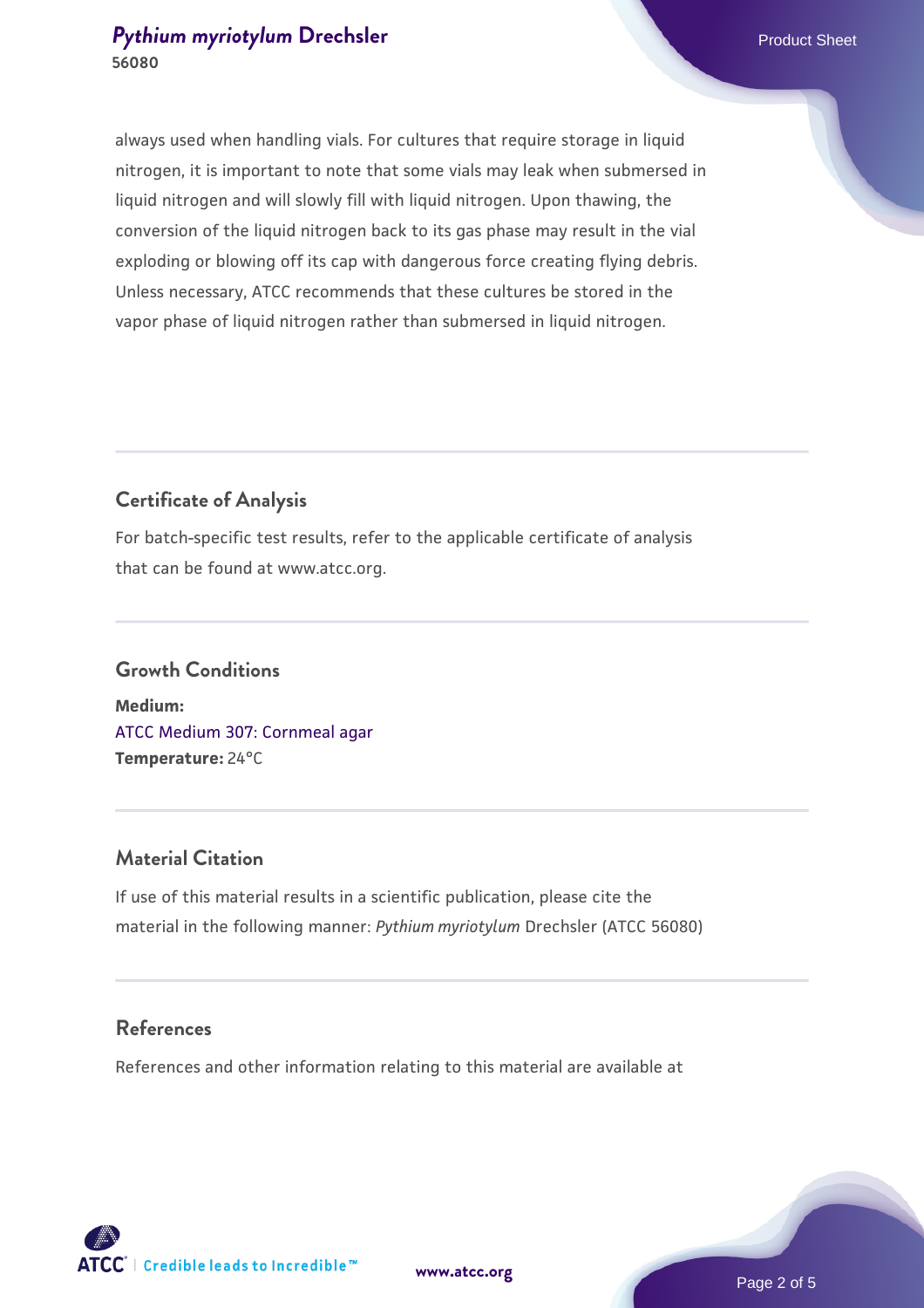#### **[Pythium myriotylum](https://www.atcc.org/products/56080) [Drechsler](https://www.atcc.org/products/56080) Product Sheet** Product Sheet **56080**

www.atcc.org.

#### **Warranty**

The product is provided 'AS IS' and the viability of ATCC® products is warranted for 30 days from the date of shipment, provided that the customer has stored and handled the product according to the information included on the product information sheet, website, and Certificate of Analysis. For living cultures, ATCC lists the media formulation and reagents that have been found to be effective for the product. While other unspecified media and reagents may also produce satisfactory results, a change in the ATCC and/or depositor-recommended protocols may affect the recovery, growth, and/or function of the product. If an alternative medium formulation or reagent is used, the ATCC warranty for viability is no longer valid. Except as expressly set forth herein, no other warranties of any kind are provided, express or implied, including, but not limited to, any implied warranties of merchantability, fitness for a particular purpose, manufacture according to cGMP standards, typicality, safety, accuracy, and/or noninfringement.

#### **Disclaimers**

This product is intended for laboratory research use only. It is not intended for any animal or human therapeutic use, any human or animal consumption, or any diagnostic use. Any proposed commercial use is prohibited without a license from ATCC.

While ATCC uses reasonable efforts to include accurate and up-to-date information on this product sheet, ATCC makes no warranties or representations as to its accuracy. Citations from scientific literature and patents are provided for informational purposes only. ATCC does not warrant that such information has been confirmed to be accurate or complete and



**[www.atcc.org](http://www.atcc.org)**

Page 3 of 5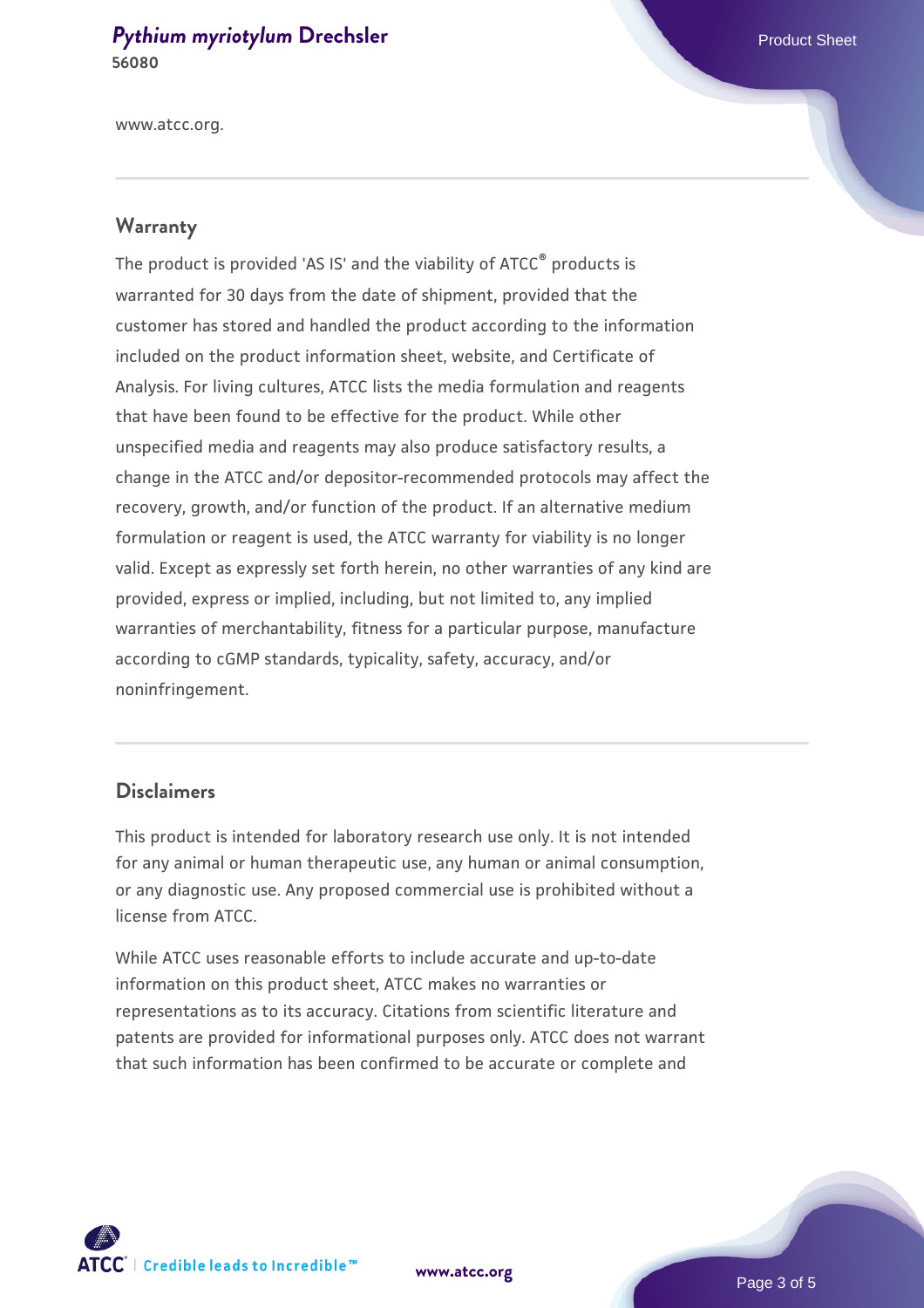the customer bears the sole responsibility of confirming the accuracy and completeness of any such information.

This product is sent on the condition that the customer is responsible for and assumes all risk and responsibility in connection with the receipt, handling, storage, disposal, and use of the ATCC product including without limitation taking all appropriate safety and handling precautions to minimize health or environmental risk. As a condition of receiving the material, the customer agrees that any activity undertaken with the ATCC product and any progeny or modifications will be conducted in compliance with all applicable laws, regulations, and guidelines. This product is provided 'AS IS' with no representations or warranties whatsoever except as expressly set forth herein and in no event shall ATCC, its parents, subsidiaries, directors, officers, agents, employees, assigns, successors, and affiliates be liable for indirect, special, incidental, or consequential damages of any kind in connection with or arising out of the customer's use of the product. While reasonable effort is made to ensure authenticity and reliability of materials on deposit, ATCC is not liable for damages arising from the misidentification or misrepresentation of such materials.

Please see the material transfer agreement (MTA) for further details regarding the use of this product. The MTA is available at www.atcc.org.

## **Copyright and Trademark Information**

© ATCC 2021. All rights reserved. ATCC is a registered trademark of the American Type Culture Collection.

#### **Revision**

This information on this document was last updated on 2021-05-19

## **Contact Information**